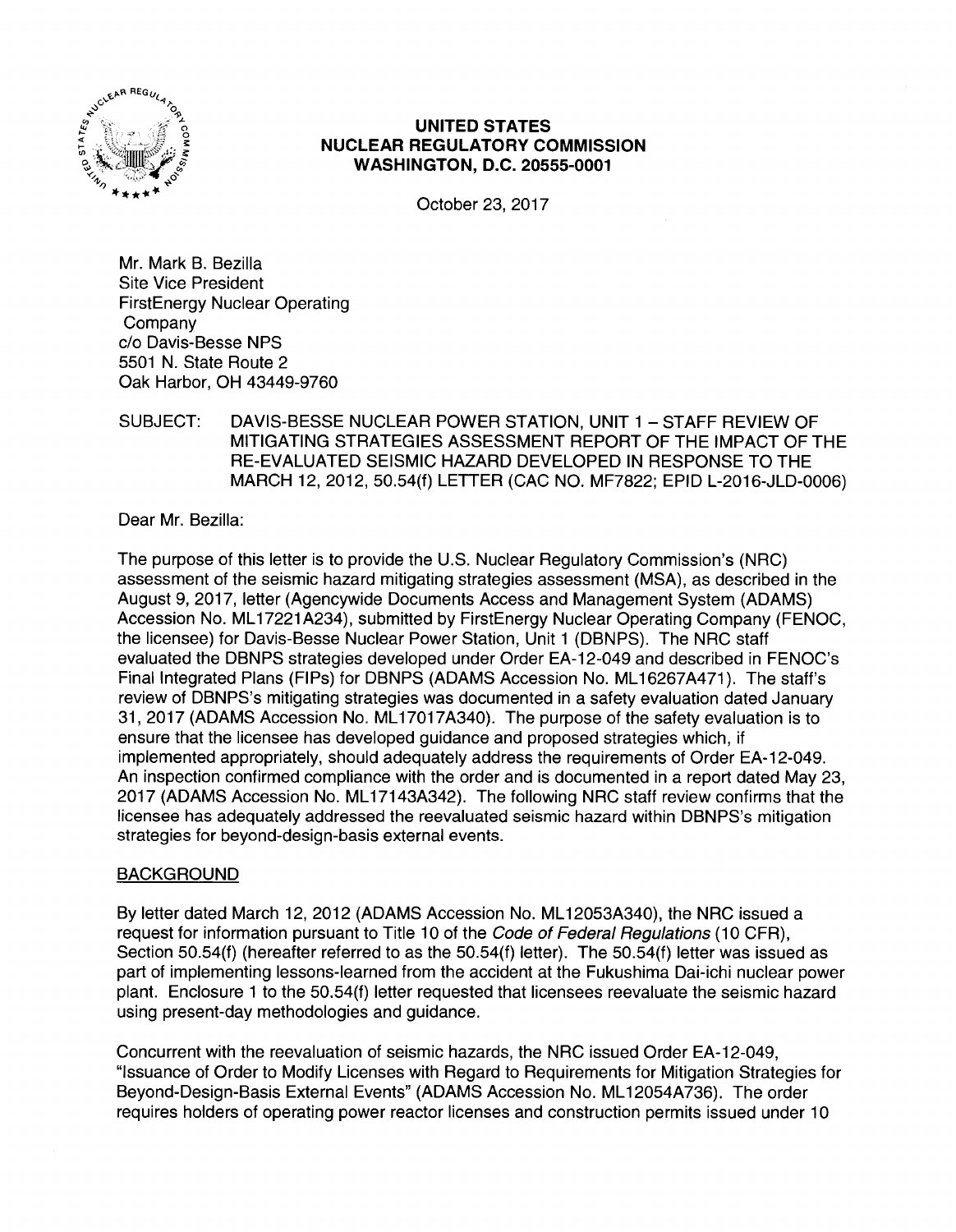#### M. Bezilla - 2 -

CFR Part 50 to develop, implement, and maintain guidance and strategies to maintain or restore core cooling, containment, and spent fuel pool cooling following a beyond-design-basis external event. In order to proceed with the implementation of Order EA-12-049, licensees used the current design basis flood and seismic hazard or the most recent flood and seismic hazard information, which may not have been based on present-day methodologies and guidance, in developing their mitigation strategies.

On December 10, 2015 (ADAMS Accession No. ML 16005A621), the Nuclear Energy Institute (NEI) submitted Revision 2 to NEI 12-06, including guidance for conducting MSAs using the reevaluated hazard information. The NRC subsequently endorsed NEI 12-06, Revision 2, with exceptions, clarifications, and additions, in Japan Lessons-Learned Division (JLD) interim staff guidance (ISG) JLD-ISG-2012-01, Revision 1, "Compliance with Order EA-12-049, Order Modifying Licenses with Regard to Requirements for Mitigation Strategies for Beyond-Design-Basis External Events" (ADAMS Accession No. ML 15357A163).

#### MITIGATION STRATEGIES ASSESSMENT

By letter dated August 25, 2015, (ADAMS Accession No. ML 15230A289), the NRC staff documented its review of the licensee's reevaluated seismic hazard, also referred to as the mitigation strategies seismic hazard information (MSSHI). The staff found that the DBNPS Ground Motion Response Spectrum (GMRS) exceeds the safe shutdown earthquake (SSE) in the 6 to 100 Hertz (Hz) range. However, based on the NRC staff's comparison of the GMRS to the SSE and the review of additional hazard and risk information as documented in NRC staff letter dated October 27, 2015 (ADAMS Accession No. ML15194A015), the NRC staff concluded that a seismic risk evaluation was not merited for DBNPS. Because the GMRS exceeds the SSE above 10 Hz, a high frequency (HF) confirmation is merited. In addition, the staff concluded that the GMRS determined by the licensee adequately characterizes the reevaluated seismic hazard for the DBNPS site.

By letter dated August 2, 2017 (ADAMS Accession No. ML 17214A639), FENOC submitted a HF confirmation report for DBNPS. By letter dated August 22, 2017 (ADAMS Accession No. ML 17230A289), the NRC staff concluded, based on its review, that the licensee correctly implemented the guidance in conducting the HF confirmation for DBNPS. All evaluated components demonstrated adequate seismic capacity and no component modifications were required.

By letters dated August 9, 2017 (ADAMS Accession No. ML 17221A234), FENOC submitted the seismic MSA report for DBNPS. The licensee stated that the DBNPS MSA was performed consistent with Appendix H of NEI 12-06, Revision 2, which describes acceptable methods for demonstrating that the reevaluated seismic hazard is addressed within the DBNPS mitigation strategies for beyond-design-basis external events. Guidance document NEI 12-06, Revision 2 was endorsed by NRC staff document JLD-ISG-2012-01, Revision 1. Therefore, the methodology used by the licensee is acceptable to perform an assessment of the mitigation strategies that addresses the reevaluated seismic hazard.

The NRC staff performed checklist reviews of the seismic hazard MSA for DBNPS. The checklists are provided as attachments to this letter. The NRC staff found that DBNPS met the intent of the guidance. The staff did not identify any deficiencies. All evaluated components demonstrated adequate seismic capacity and no component modifications were required.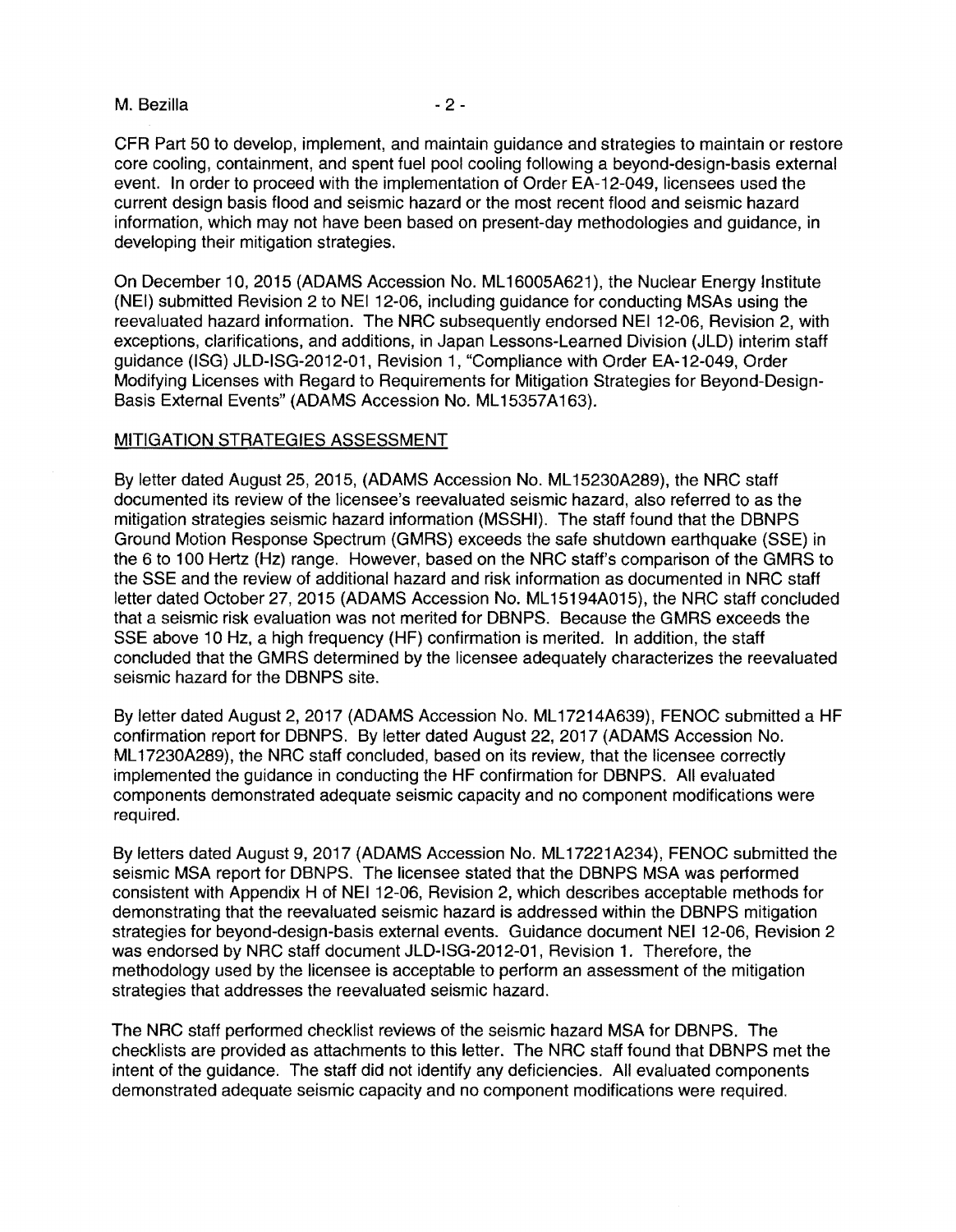M. Bezilla - 3 - 3 -

The NRC staff completed its review of the seismic hazard MSA for DBNPS and concluded that sufficient information has been provided to demonstrate that the licensee's plans for the development and implementation of guidance and strategies under Order EA-12-049 appropriately address the reevaluated seismic hazard information stemming from the 50.54(f) letter.

If you have any questions, please contact me at (301 )415-2864 or via e-mail at Milton.Valentin@nrc.gov.

Sincerely,

 $\mathcal{N}$  Vor  $\mathcal{U}_T$  $\frac{1}{2}$ 

Milton Valentfn, Project Manager Beyond-Design-Basis Management Branch Division of Licensing Projects Office of Nuclear Reactor Regulation

Docket No. 50-346

Enclosure: Technical Review Checklist

cc w/encl: Distribution via Listserv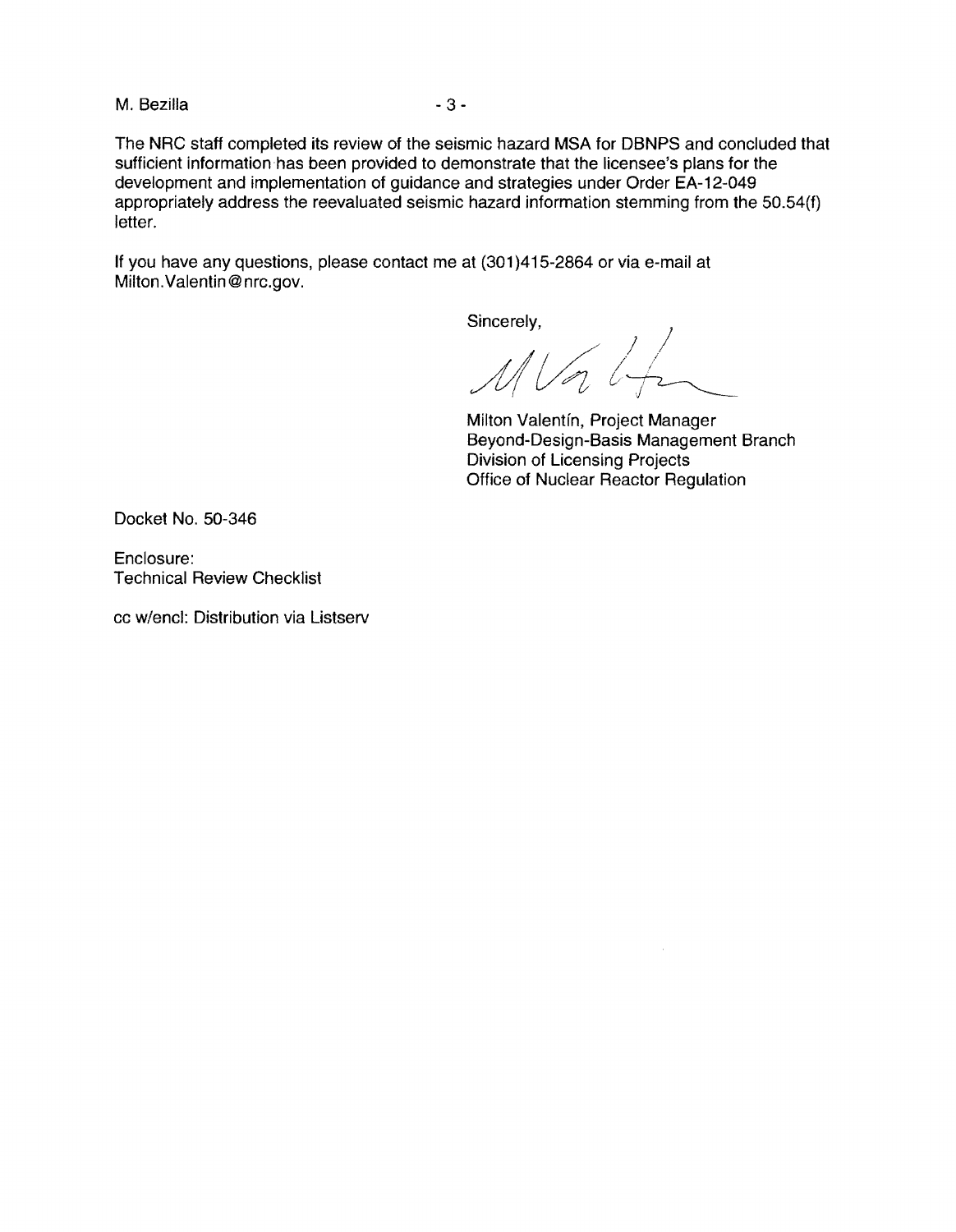#### TECHNICAL REVIEW CHECKLIST BY THE OFFICE OF NUCLEAR REACTOR REGULATION RELATED TO PATH FOUR MITIGATING STRATEGY ASSESSMENT DAVIS-BESSE NUCLEAR POWER STATION, UNIT 1 DOCKET NO. 50-346

The NRC staff performed the following checklist review based on the Enclosure of the August 9, 2017, letter (Agency Documents Access and Management System (ADAMS) Accession No. ML17221A234) for Davis-Besse Nuclear Power Station (DBNPS). Deviations, deficiencies, and conclusions are noted at the end of each section and an overall conclusion is provided at the end of the checklist.

I. Background and Assessment to Mitigation Strategies Seismic Hazard Assessment (MSSHI)

| This section establishes basic background and assessment to MSSHI<br>criteria in Nuclear Energy Institute (NEI) 12-06, Appendix H.                                                                                 |                    |
|--------------------------------------------------------------------------------------------------------------------------------------------------------------------------------------------------------------------|--------------------|
| Licensee approach to mitigating strategies assessment (MSA):                                                                                                                                                       |                    |
| Was the MSA conducted in accordance with NEI 12-06, Revision 2<br>as endorsed by the staff?                                                                                                                        | Yes / No           |
| Was the MSA conducted using an alternate method?                                                                                                                                                                   | $\frac{1}{2}$ / No |
| Status of Order EA-12-049 Flexible Mitigation Strategy at the time of<br>this review:                                                                                                                              |                    |
| Has the licensee submitted a Final Integrated Plan?                                                                                                                                                                | Yes / No           |
| Has the NRC staff completed a safety evaluation for the mitigation<br>strategy?                                                                                                                                    | Yes / Ne           |
| Has the NRC staff confirmed compliance with Order EA-12-049 by<br>successfully completing the temporary instruction (TI)-191<br>inspection?                                                                        | Yes / Ne           |
| <b>Status of MSSHI</b>                                                                                                                                                                                             |                    |
| Did the licensee use the Ground Motion Response Spectra<br>(GMRS) and Uniform Hazard Response Spectra (UHRS) as<br>submitted in response to the 50.54(f) request for information and<br>reviewed by the NRC staff? | Yes / Ne           |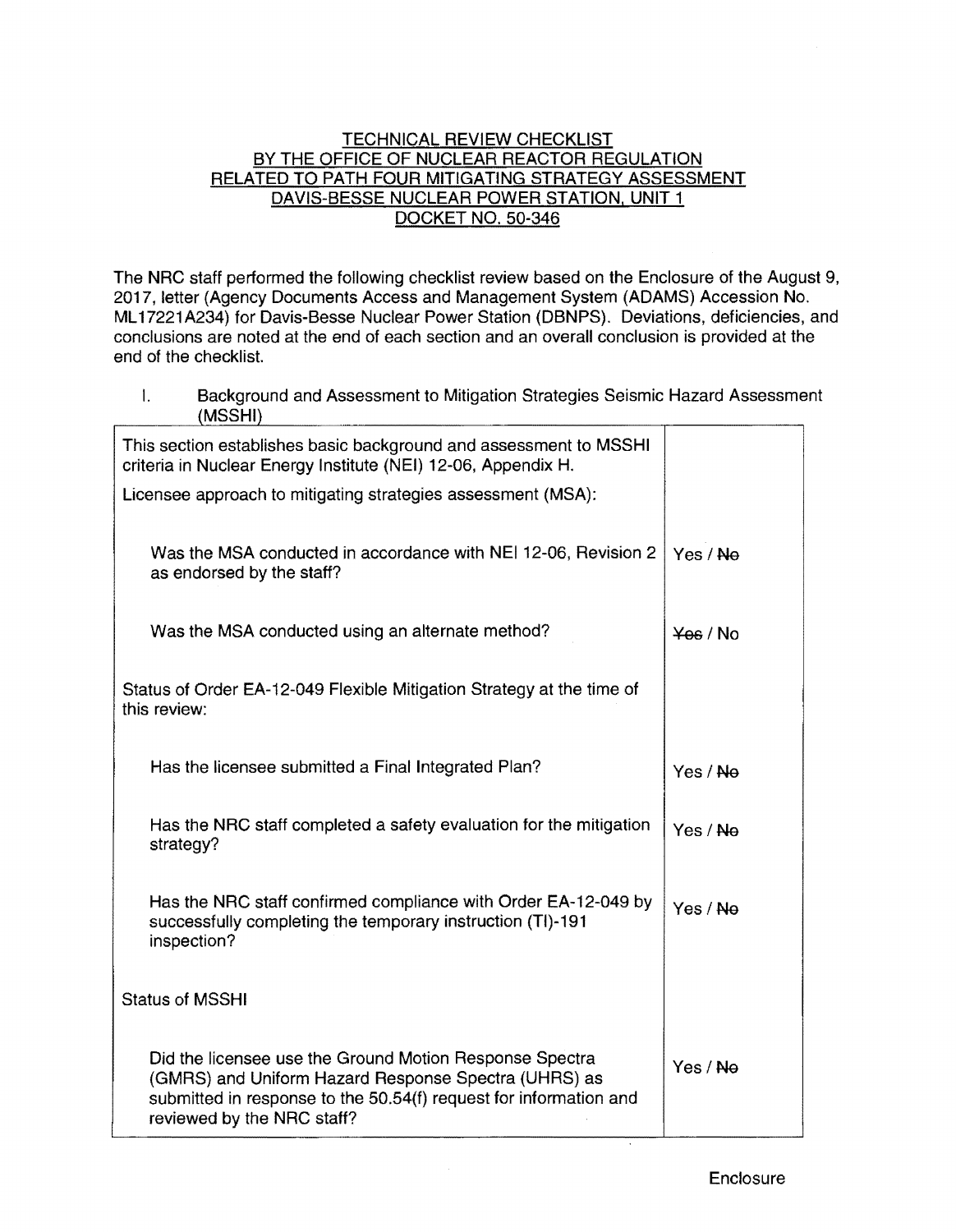| Has the plant equipment relied on for FLEX strategies previously<br>been evaluated as seismically robust to the plant safe shutdown<br>earthquake (SSE) levels? | Yes / Na / NA |
|-----------------------------------------------------------------------------------------------------------------------------------------------------------------|---------------|
| Is the maximum ratio of GMRS/SSE in the range of 1-10 Hertz<br>(Hz) less than 2?                                                                                | Yes / No      |
| Did the licensee meet the seismic evaluation criteria described in<br>NEI 12-06, Section H.5?                                                                   | Yes / No      |
| Notes from staff reviewer: The GMRS/SSE ratio is approximately 1.59. This meets the<br>criteria of NEI 12-06, H.5.                                              |               |
| Deviation(s) or deficiency(ies) and Resolution: None                                                                                                            |               |
| Consequence(s): None                                                                                                                                            |               |
| The NRC staff concludes:<br>• The licensee meets the background and assessment to<br>MSSHI criteria in NEI 12-06, Appendix H.                                   | Yes / No      |

# II. Exoedited Seismic Evaluation Process (ESEP) Eauioment

| н.<br>EXPOSITION OCIDITIIU EVAIDATUM FTOUCSS (EOLF) EQUIDITION                                                                                                                                                                                                                                                                                                                                                                      |                          |
|-------------------------------------------------------------------------------------------------------------------------------------------------------------------------------------------------------------------------------------------------------------------------------------------------------------------------------------------------------------------------------------------------------------------------------------|--------------------------|
| Equipment used in support of the FLEX strategies has been evaluated<br>to demonstrate seismic adequacy following the guidance in Section 5<br>of NEI 12-06. As stated in Appendix H of NEI 12-06, previous seismic<br>evaluations should be credited to the extent that they apply for the<br>assessment of the MSSHI, including the ESEP evaluations performed<br>in accordance with Electric Power Research Institute 3002000704. |                          |
| Licensees may reference a previous ESEP submittal, submit a new or<br>updated ESEP report, or provide other adequate justification or<br>evaluation.                                                                                                                                                                                                                                                                                |                          |
| Did the licensee previously perform an ESEP?                                                                                                                                                                                                                                                                                                                                                                                        | Yes / No                 |
| Did the licensee provide a new or updated ESEP report with<br>the MSA?                                                                                                                                                                                                                                                                                                                                                              | Yes / No                 |
| If the licensee did not perform ESEP, did they provide<br>adequate justification that the expedited seismic equipment list<br>structures, systems, and components (SSCs) are acceptable                                                                                                                                                                                                                                             | <del>Yes / No</del> / NA |

 $\mathbf{r}$ 

—<br>T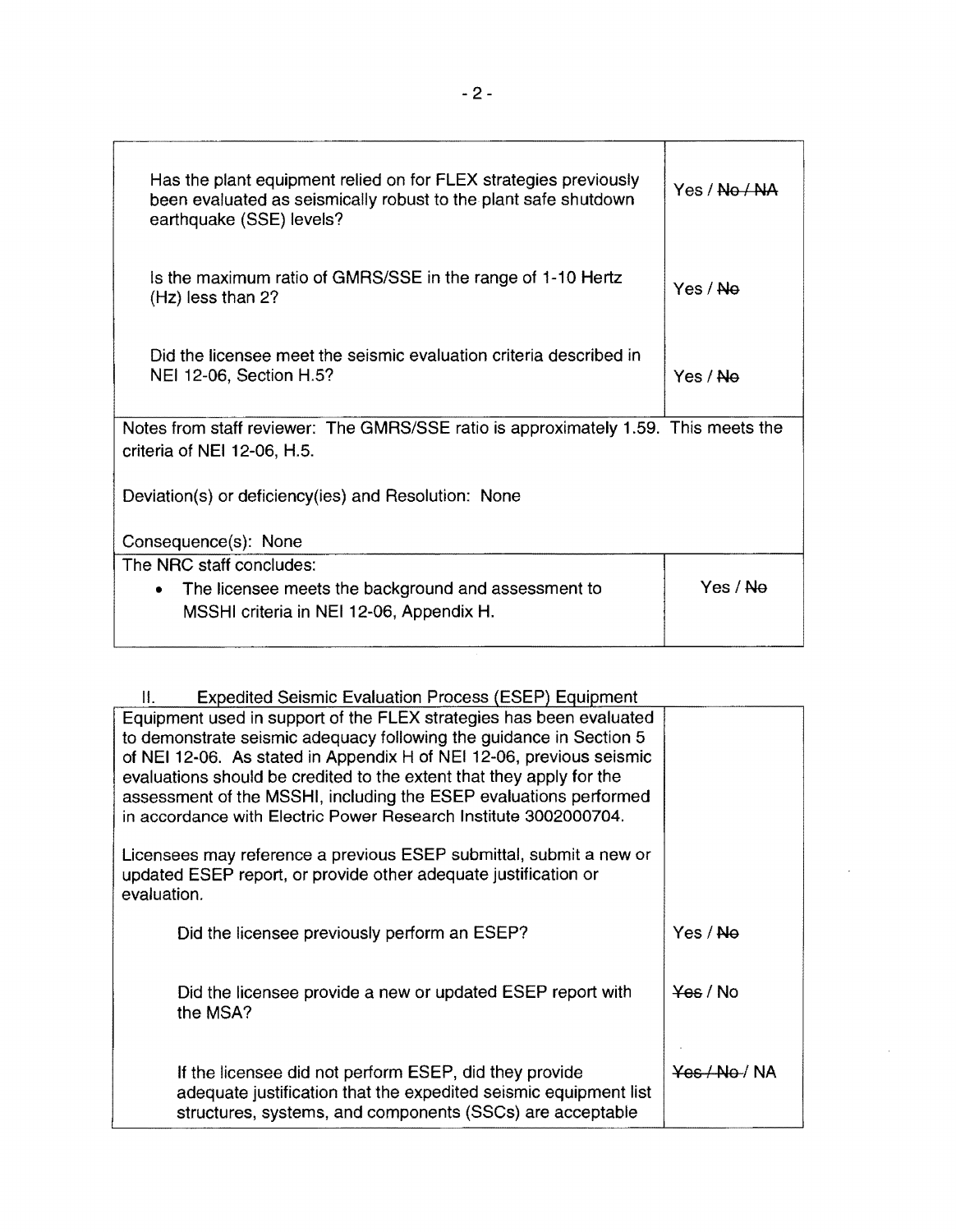| in accordance with the original guidance and in accordance<br>with NEI 12-06 Section H.5 $C_{10\%}$ capacity criteria?<br>If the licensee did not perform the ESEP, did they perform an<br>evaluation consistent with the guidance in NEI 12-06, Section<br>H.4.4, Steps 2 and 3, including the evaluation of FLEX<br>components that were not previously evaluated to GMRS or 2<br>times the SSE? | $Y9$ $(NA)$ |  |  |
|----------------------------------------------------------------------------------------------------------------------------------------------------------------------------------------------------------------------------------------------------------------------------------------------------------------------------------------------------------------------------------------------------|-------------|--|--|
| Notes from staff reviewer: The licensee stated that FLEX items not included in the<br>ESEP were evaluated and qualified for the DBNPS MSSHI. The licensee performed an<br>analysis in accordance with NEI 12-06 Section H.5 and concluded that these items have<br>adequate $C_{10\%}$ capacities.                                                                                                 |             |  |  |
| Deviation(s) or deficiency(ies) and Resolution: None<br>Consequence(s): None                                                                                                                                                                                                                                                                                                                       |             |  |  |
| The NRC staff concludes:<br>The licensee has evaluated seismic adequacy of equipment<br>used in support of FLEX strategy consistent with the NEI 12-<br>06, Appendix H guidance.                                                                                                                                                                                                                   | Yes / No    |  |  |

| Ш.<br>Inherently / Sufficiently Rugged Equipment                              |                     |
|-------------------------------------------------------------------------------|---------------------|
| Appendix H, Section 4.4 of NEI 12-06, Revision 2 documents the                |                     |
| process and justification for inherently and sufficiently rugged SSCs.        |                     |
|                                                                               |                     |
| The licensee:                                                                 |                     |
| Documented the inherently and sufficiently rugged SSCs                        | Yes / <del>No</del> |
| consistent with the NEI 12-06 Appendix H guidance.                            |                     |
|                                                                               |                     |
|                                                                               |                     |
| Notes from staff reviewer: The process to identify inherently rugged items is |                     |
| documented in Section 2.3 of the DBNPS MSA report dated August 9, 2017.       |                     |
|                                                                               |                     |
| Deviation(s) or deficiency(ies) and Resolution: None                          |                     |
|                                                                               |                     |
| Consequence(s): None                                                          |                     |
|                                                                               |                     |
|                                                                               |                     |
|                                                                               |                     |
|                                                                               |                     |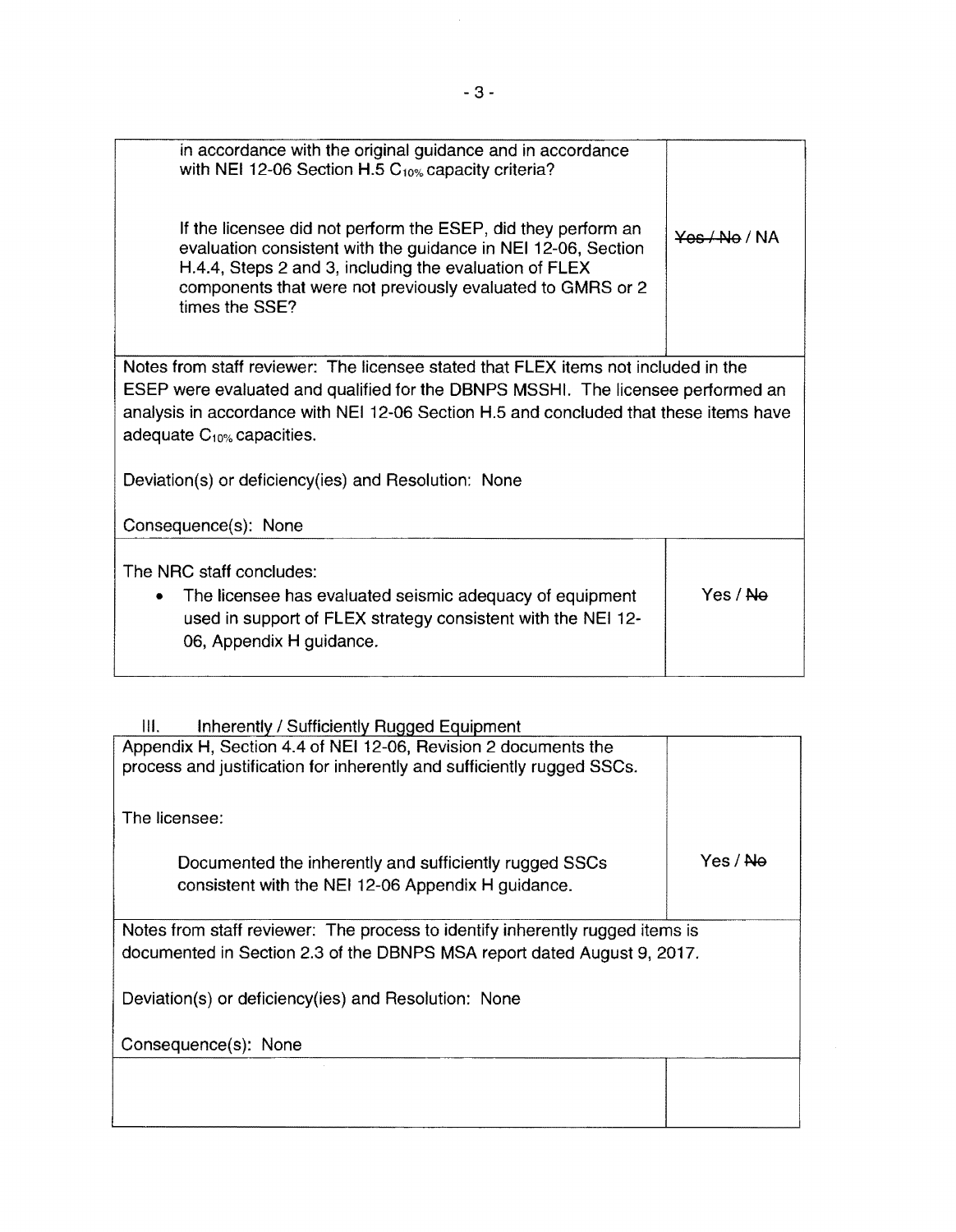| The NRC staff concludes:                                 |          |
|----------------------------------------------------------|----------|
| The licensee's assessment of inherently and sufficiently | Yes / No |
| rugged SSCs met the intent of the NEI 12-06, Appendix H  |          |
| guidance.                                                |          |

# IV. Evaluation of Components Not Covered by ESEP The ESEP specifically excluded the evaluation of certain components

| The ESEP specifically excluded the evaluation of certain components<br>of the FLEX strategy in an effort to provide stakeholders with near-<br>term confidence in a plant's seismic capacity. However, licensees will<br>be required to complete those evaluations as part of the Path 4 MSA<br>to demonstrate compliance with the impending rule. Were the<br>following components, not evaluated in the ESEP, evaluated as part of<br>the MSA?: |                                                                                               |
|---------------------------------------------------------------------------------------------------------------------------------------------------------------------------------------------------------------------------------------------------------------------------------------------------------------------------------------------------------------------------------------------------------------------------------------------------|-----------------------------------------------------------------------------------------------|
| <b>FLEX Storage Building</b>                                                                                                                                                                                                                                                                                                                                                                                                                      | Yes / Ne                                                                                      |
| Non-seismic CAT I structures                                                                                                                                                                                                                                                                                                                                                                                                                      | Yes / No / NA                                                                                 |
| Operator Pathways credited in FLEX strategy                                                                                                                                                                                                                                                                                                                                                                                                       | Yes / No                                                                                      |
| Tie down of FLEX portable equipment                                                                                                                                                                                                                                                                                                                                                                                                               | Yes / Ne                                                                                      |
| Seismic interactions<br>Masonry block wall<br>$\circ$<br>Piping attached to tanks<br>$\circ$<br>Flooding from non-seismically robust tanks<br>$\circ$<br>Distributed systems (Piping/conduit/raceways/cable<br>$\circ$<br>trays)<br>Other potential areas of interaction<br>$\circ$<br>FLEX equipment haul paths<br>Other equipment (list in Staff Reviewer Notes)                                                                                | $\frac{1}{2}$ Mo<br>Yes / Ne<br>Yes / Ne<br>Yes / No<br>$Yee$ No<br>Yes / Ne<br>Yes / No / NA |
| Did the licensee provide adequate description/documentation of the<br>evaluation?                                                                                                                                                                                                                                                                                                                                                                 | Yes / No                                                                                      |

Notes from staff reviewer: The licensee stated that a walkdown was performed to cover other items not addressed during the ESEP. As a result, items were tied down and secured to prevent seismic interaction. Other miscellaneous items were positioned far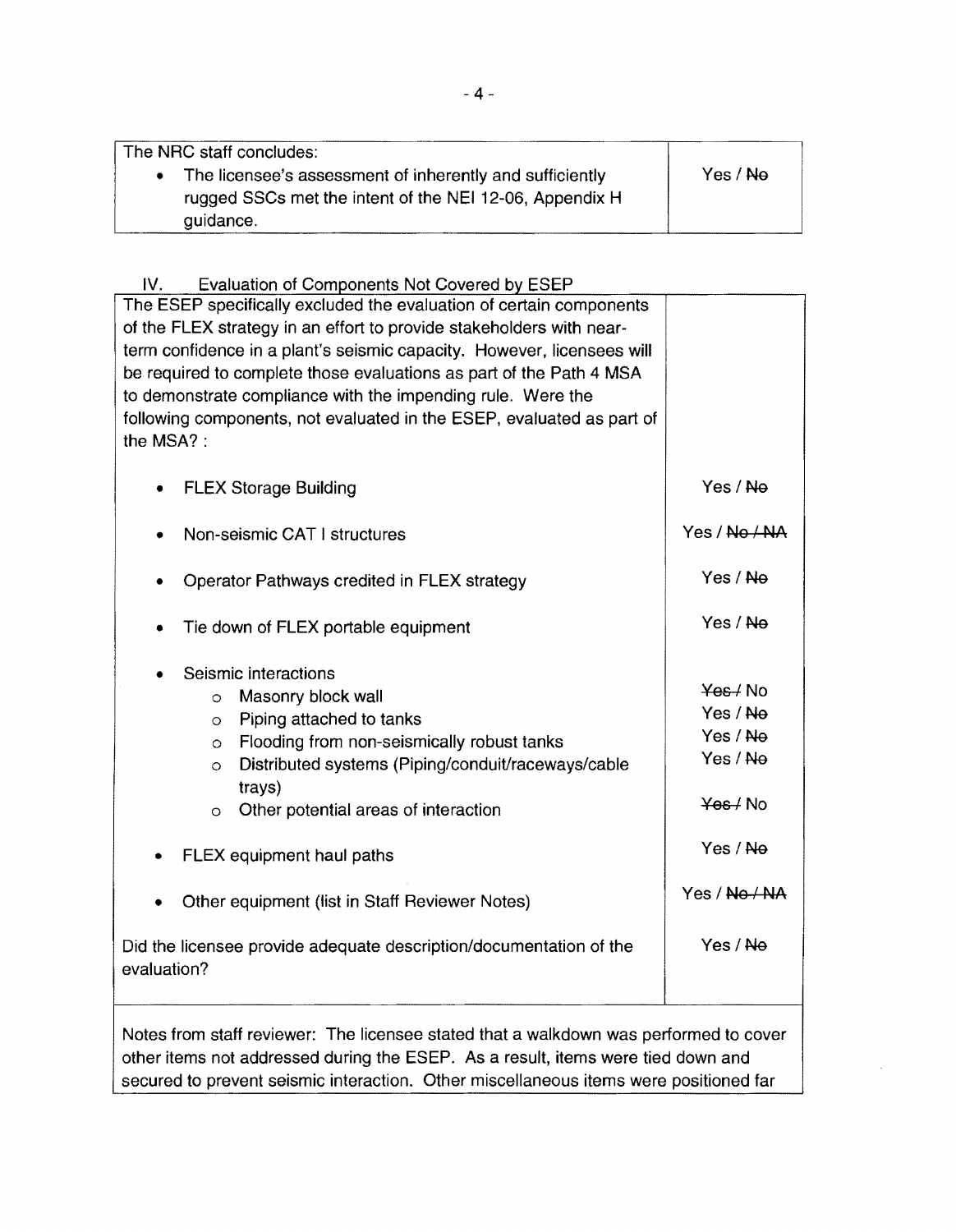enough (8 ft) from FLEX equipment. Liquefaction was covered in the mitigation strategies review (DBNPS Engineering Evaluation Report 600984768).

Deviation(s) or deficiency(ies) and Resolution: The licensee's MSA submittal did not mention anything about masonry walls. The NRC staff confirmed that masonry block walls were addressed in the NTTF 2.3 seismic walkdown reports (ADAMS Accession No. ML12125A242) as having adequate seismic capacity, based on calculations presented in response to IE Bulletin 80-11, "Masonry Wall Design."

| Consequence(s): None                                                                                         |          |
|--------------------------------------------------------------------------------------------------------------|----------|
| The NRC staff concludes:                                                                                     |          |
| The licensee followed the NEI 12-06, Appendix H guidance in<br>evaluating SSCs not deemed inherently rugged. | Yes / No |

## V. Spent Fuel Pool (SFP) Cooling

| Per NEI 12-06, Appendix H, Section 4.4, licensees need to evaluate<br>the adequacy of SFP cooling equipment to the GMRS. Most plants<br>include the Order EA-12-051 SFP Level Instrument as part of the<br>strategy. |                     |  |
|----------------------------------------------------------------------------------------------------------------------------------------------------------------------------------------------------------------------|---------------------|--|
| The licensee:                                                                                                                                                                                                        |                     |  |
| Clearly identified the SSCs and locations of the equipment<br>that is part of the final FLEX SFP cooling strategy.                                                                                                   | Yes / Ne            |  |
| Clearly stated the seismic design basis (e.g. SSE) of the<br>equipment used in the strategy.                                                                                                                         | Yes / Ne            |  |
| Provided adequate description or documentation of the SFP<br>cooling equipment's evaluation to the GMRS. Portable<br>equipment and flexible hoses do not need to be evaluated.                                       | <del>Yes</del> ∕ No |  |
| Notes from staff reviewer: The NRC staff confirmed that the SFP cooling equipment<br>described in the licensee's FIP was reevaluated to the GMRS as documented in DBNPS                                              |                     |  |
| Calculation No. 2734296-C-140 Revision 1 prepared by ABS Consulting.                                                                                                                                                 |                     |  |
| Deviation(s) or deficiency(ies) and Resolution: None                                                                                                                                                                 |                     |  |
| Consequence(s): None                                                                                                                                                                                                 |                     |  |
|                                                                                                                                                                                                                      |                     |  |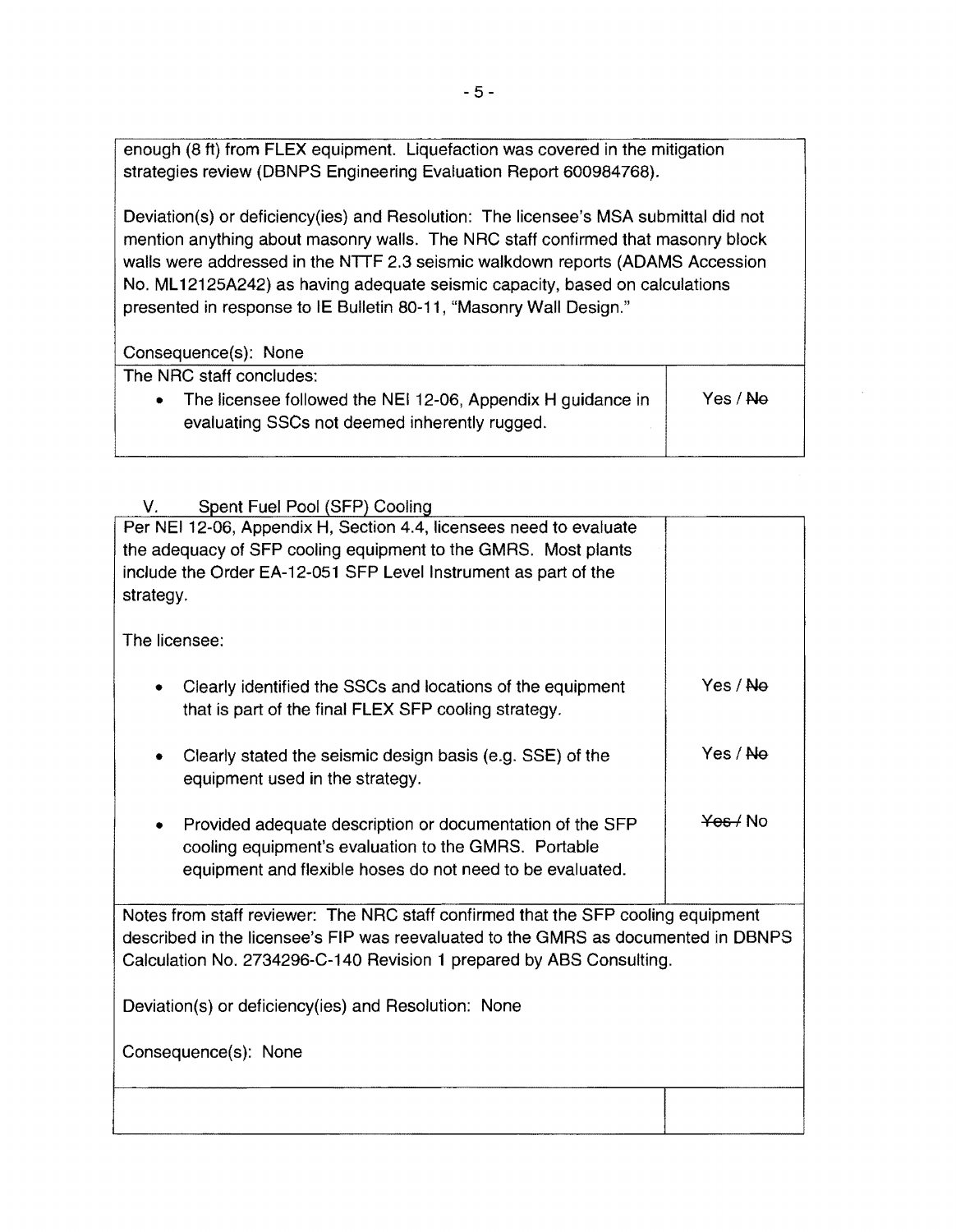The NRG staff concludes:

• The licensee followed the NEI 12-06, Appendix H guidance in evaluating SFP cooling. Yes / No

VI. High Frequency (HF)

| Per NEI 12-06, Appendix H, Section 4.4, licensees with GMRS<br>exceedance of the SSE above 10 Hz need to evaluate bi-stable<br>components such as relays using the methodology described in NEI<br>12-06, Section H.4.2. The HF evaluation may have been submitted<br>under separate letter or may be sent as an attachment to the MSA<br>Report. The staff review checklist is included as an attachment to this<br>report. |                           |
|------------------------------------------------------------------------------------------------------------------------------------------------------------------------------------------------------------------------------------------------------------------------------------------------------------------------------------------------------------------------------------------------------------------------------|---------------------------|
| The licensee:<br>GMRS exceeds the SSE above 10 Hz.                                                                                                                                                                                                                                                                                                                                                                           | Yes / Ne<br>Yes / No / NA |
| Provided a HF evaluation as described in NEI 12-06, Section<br>H.4.2.                                                                                                                                                                                                                                                                                                                                                        | Yes / No / NA             |
| Appeared to follow the guidance for the HF evaluation.<br>Provided results of demand vs. capacity with identification of<br>۰<br>resolutions as needed.                                                                                                                                                                                                                                                                      | Yes / No / NA             |
| Notes from staff reviewer: About 80 components were identified for HF evaluation, as<br>documented in Table A-1 provided in the MSA report. No modifications were required.                                                                                                                                                                                                                                                  |                           |
| Deviation(s) or deficiency(ies) and Resolution: None<br>Consequence(s): None                                                                                                                                                                                                                                                                                                                                                 |                           |
| The NRC staff concludes:<br>The licensee's component capacity evaluation met the intent<br>of the HF guidance.                                                                                                                                                                                                                                                                                                               | Yes /-Ne                  |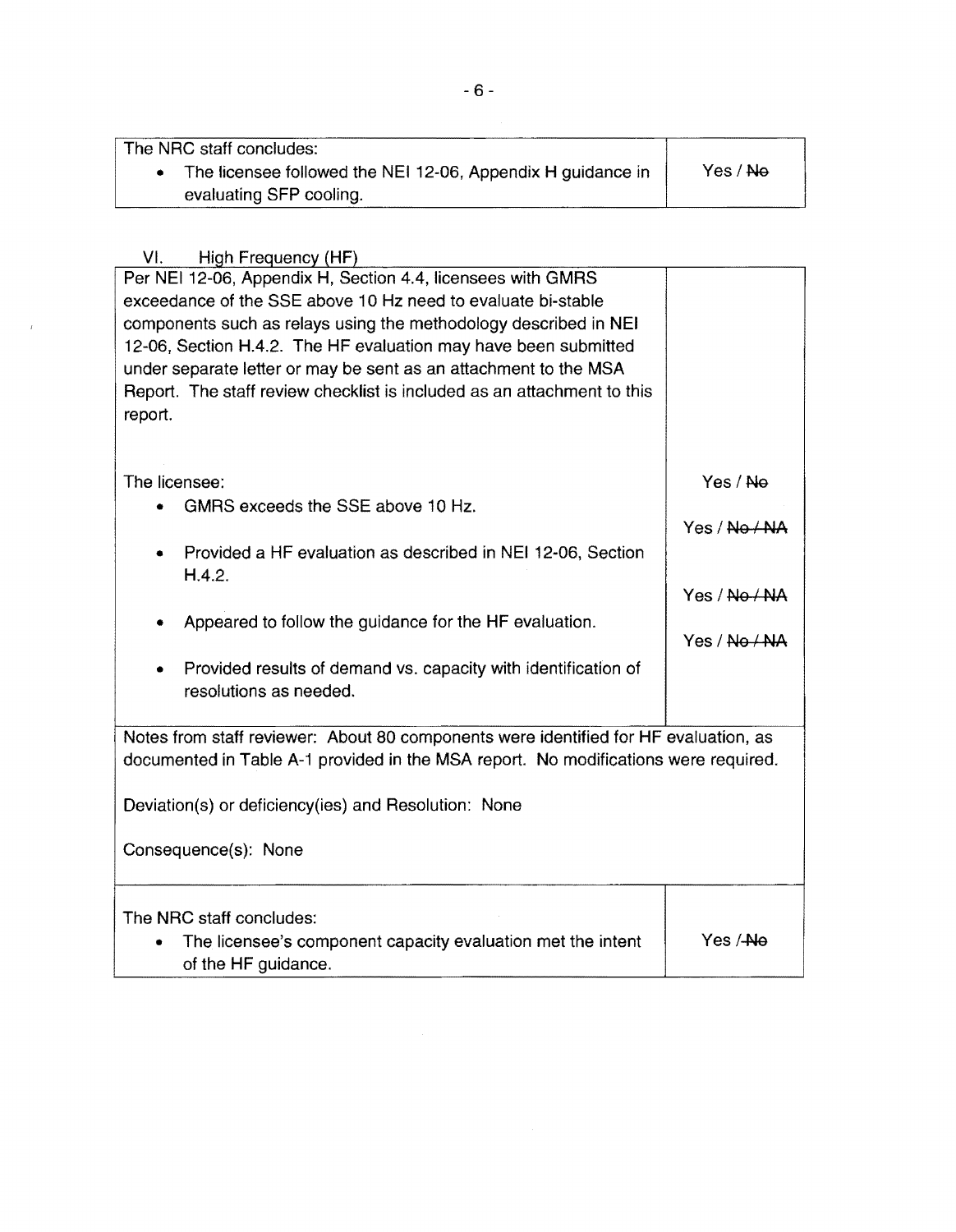#### VII. Conclusions:

The NRC staff assessed the licensee's implementation of the MSA guidance for DBNPS. Based on its review, the NRC staff concludes that the licensee's implementation of the MSA meets the intent of the guidance. The staff concludes that through the implementation of the MSA guidance, the licensee identified and evaluated the seismic capacity of the mitigating strategies equipment to ensure functionality will be maintained following a seismic event up to the GMRS. As noted in the review checklist, the staff identified one deviation that did not impact the adequacy of the MSA and no exceptions were taken from the guidance. The licensee did not identify any necessary equipment modifications or changes to the strategy.

In summary, the NRC staff has reviewed the seismic hazard MSA for DBNPS. The NRC staff concludes that sufficient information has been provided to demonstrate that the licensee's plans for the development and implementation of guidance and strategies under Order EA-12-049 appropriately address the reevaluated seismic hazard information stemming from the 50.54(f) letter.